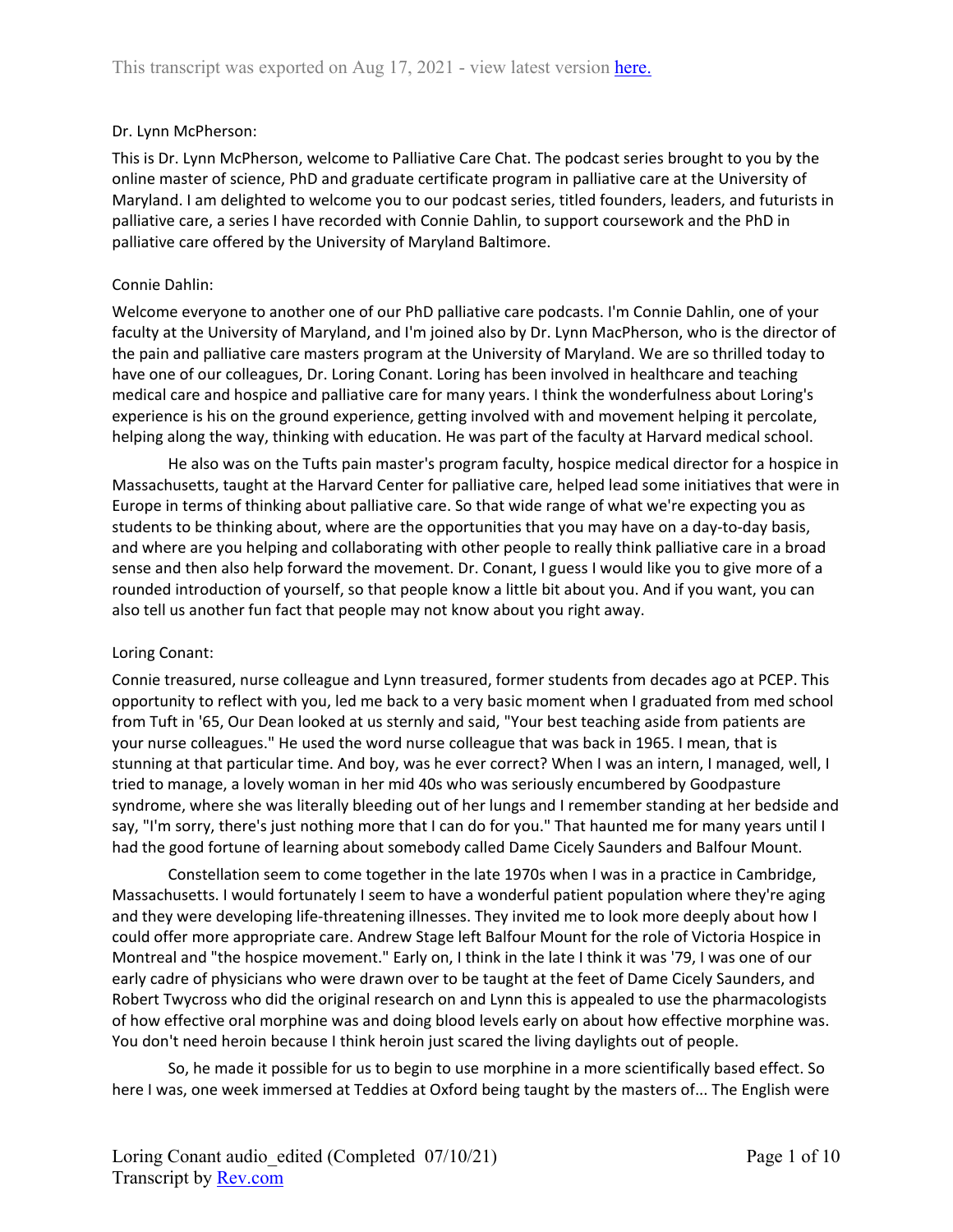ahead of us then. So, I store that away and came back and it's so interesting, that was an era when I was very active for physicians for social responsibility and here I was dealing with a global end of the end of life issues with a nuclear freeze and the threat of nuclear war, and then dealing with the hospice movement. I had this wonderful moment when I guess there's an early '80s, okay. I'm going to focus on a more manageable aspect of end of life care, instead of dealing with a global nuclear issue. I then focused on hospice.

Jo Magno had me be part of a national committee. I think it was on professional development, I can't remember, I don't have my files with me. But I remember finally being invited by a newly developed hospice of Cambridge to be their medical director. Fortunately, I was in a work setting where my boss was very supportive of my taking two sessions off a week to devote to the hospice of Cambridge. I'm very pleased that here I was a fulfillment of what the Dean said to me in 1965, I was being educated by my nurse colleagues. When we had a team meeting, it was oval table, the doctor did not sit at the head of the table, the nurse did. The opportunity to have a multidiscipline approach to try and to honor our patients and family needs was just very enlightening and encouraging.

I have to say, I made a distinct decision at that particular point that I wanted to have a balance of yes, having my hospice work but also I, I enjoyed my journal medical practice and I think having the opportunity to work with a multidisciplined team helped better inform how I cared for my general medical patients. Now I'm rabbiting on, I you want to ask some more focused questions. We were brought up-to-date in the mid '80s. Oh, I have to say one other point with the Hospice of Cambridge, we were able to develop our first residential hospice in the Commonwealth of Massachusetts and it was so interesting.

I would go around with a nurse colleague and have neighborhood visits and the image of what would happen if a hospice was set up in their neighborhood, oh my God, all the druggies from Harvard Square are going to be raging the neighborhood and there'll be dead people being driven off in hearses. We don't want dead people in our neighborhood. So fast forward, these people ended up being just wonderful neighborhoods. They became volunteers and it was just a matter of sitting down and breaking down their distorted images or misunderstanding, talk about false news or ideas about what would happen just by listening to them and talking with them, we brought them into the ranks would be wonderful source of volunteers.

### Dr. Lynn McPherson:

Now I have to worry about a cannabis dispensary in their neighborhood, right?

### Loring Conant:

Not only one, but holy smokes our local wonderful grocery store is being turned into one. What a metamorphosis.

#### Dr. Lynn McPherson:

They have eggs and your cannabis.

#### Connie Dahlin:

I think Loring what you talked about, I mean, is I know that you had been involved in that I know there was a hospice demonstration project that was going on here as they were trying to figure out the hospice benefit. This part about just trying to get hospice understood. And then you're talking about the palliative care movement, because hospice didn't necessarily translate that well. And then this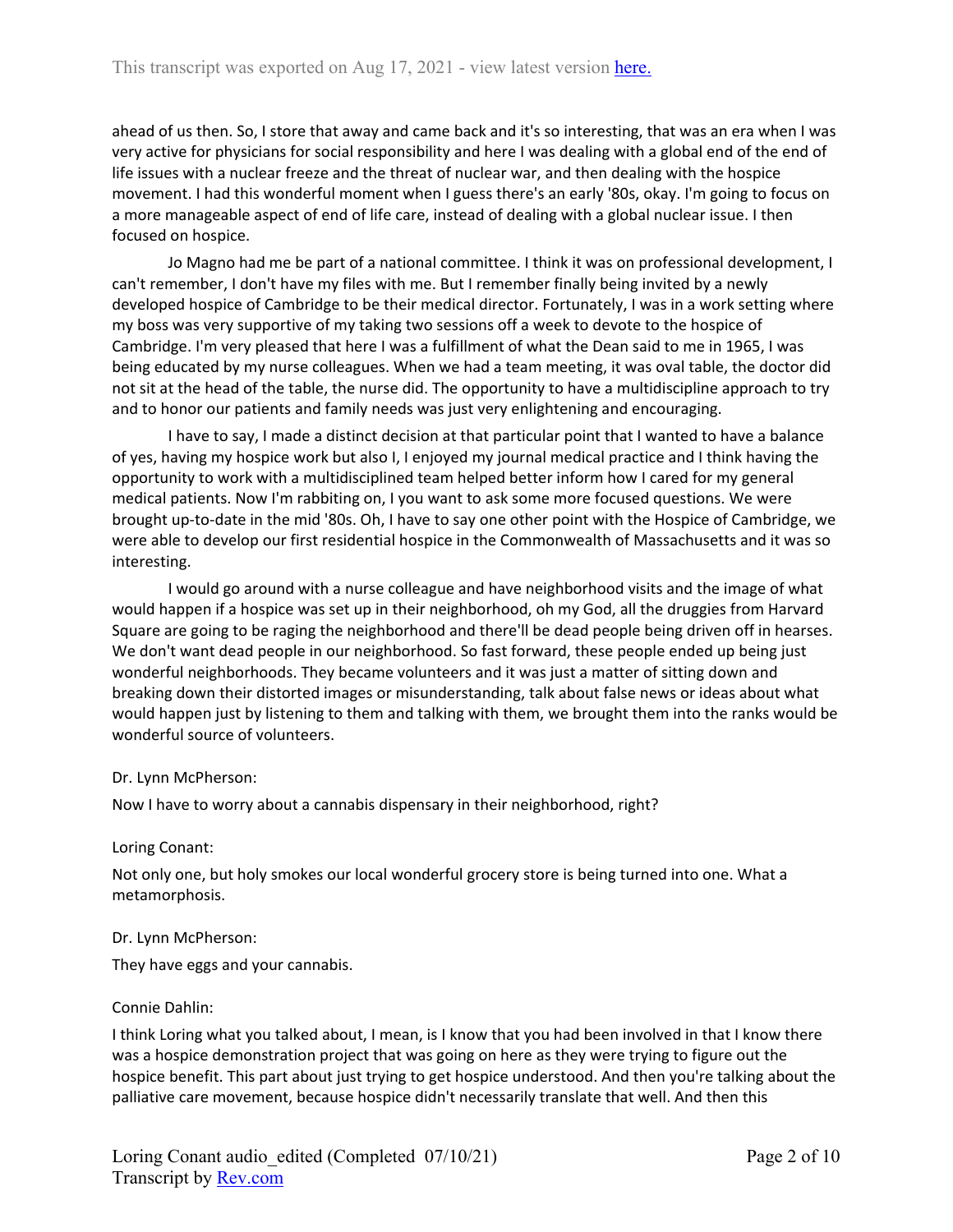innovation and so for our students, I actually remember all of this part going on the part about opening up a hospice house, which that is all by state guidelines as to what that is categorized. In Massachusetts, it was in this ambiguous part of not necessarily being a skilled facility, not being a hospital, not... So working through that was amazing.

Also, thinking, when you're going to move into neighborhoods, they are embracing or not and it was an amazing place. I think when you think about underserved patients who may not be taken care of at home, who really don't want to be in a long-term care facility and it's not appropriate for them particularly if they're younger age or they might have other issues having that group sensibility is so important because I think if we look at St. Christopher's they were their rooms were double rooms, they weren't single rooms because Cecily really felt that you shouldn't go through this alone and whether you are dying or not having that companionship was so important. I think in America, we tried to say, well, you have your own room and that's important for family care. Although if you think about patients who may not have families anymore or that support, there is something to be said for that. So I think it also opened up that whole room experience for that.

I think the other thing Dr. Conant, to think about is when you became a hospice medical director and then that role that you took on of being an educator for different professions of having people spend time with you, helping them learn concepts because you're talking about where you were saying, okay, we don't need to use heroin anymore for pain control and then we were thinking about methadone because that was around before we had the designer drugs of long acting that many of us learn. And now we're having to go back to it. This whole sense of that role that you took on whether it was intentional or not because there weren't that many hospices around and what you were doing even in the neighborhood was creative. You want to talk a little bit about how that role evolved and what you felt your mission was for that?

### Loring Conant:

Well, I should first say that I was an apostle of the nurses who knew more about pain management that we were just not taught that at all. I think the opportunity to interact with medical students first on an elective basis, from the medical students they encourage, I'm talking about Harvard medical school, encouraged the school to developed a course where there was formal attention to the principles of care that we were trying to introduce. This is an investment in the future. It was very hard to bring a long early on all the docs out there was just such a worry about addiction and over over-medicating patients that yes, we would give rounds and try to do a one-on-one.

But I think I was drawn to working with medical students because it's delayed gratification but we're looking at another generation where they would be in more of a position of authority. One of the students who started this with Josh Hauser, who is now out in University of Chicago, I think, is that not right? Yeah. So I rest my case that he's able to expand this. Now I'm rabbiting on please, please refresh my memory. I'm getting on in my eighth decade so, I tend to get excited and rabbit on about things that may not be off [inaudible 00:16:02].

### Connie Dahlin:

No, I think the sense of that you knew that you had to help teach some of the next generation so that maybe this could be incorporated as part of their regular care that as we were at that point trying to move the hospice concepts that we would have hospices, but we also knew that we needed more people to be have just a general understanding. So, I think you help to have people come and learn from you, but I think the other part is that you got involved with the course at the medical school in terms of the one that Dr. Hauser started. And then I think in terms of the-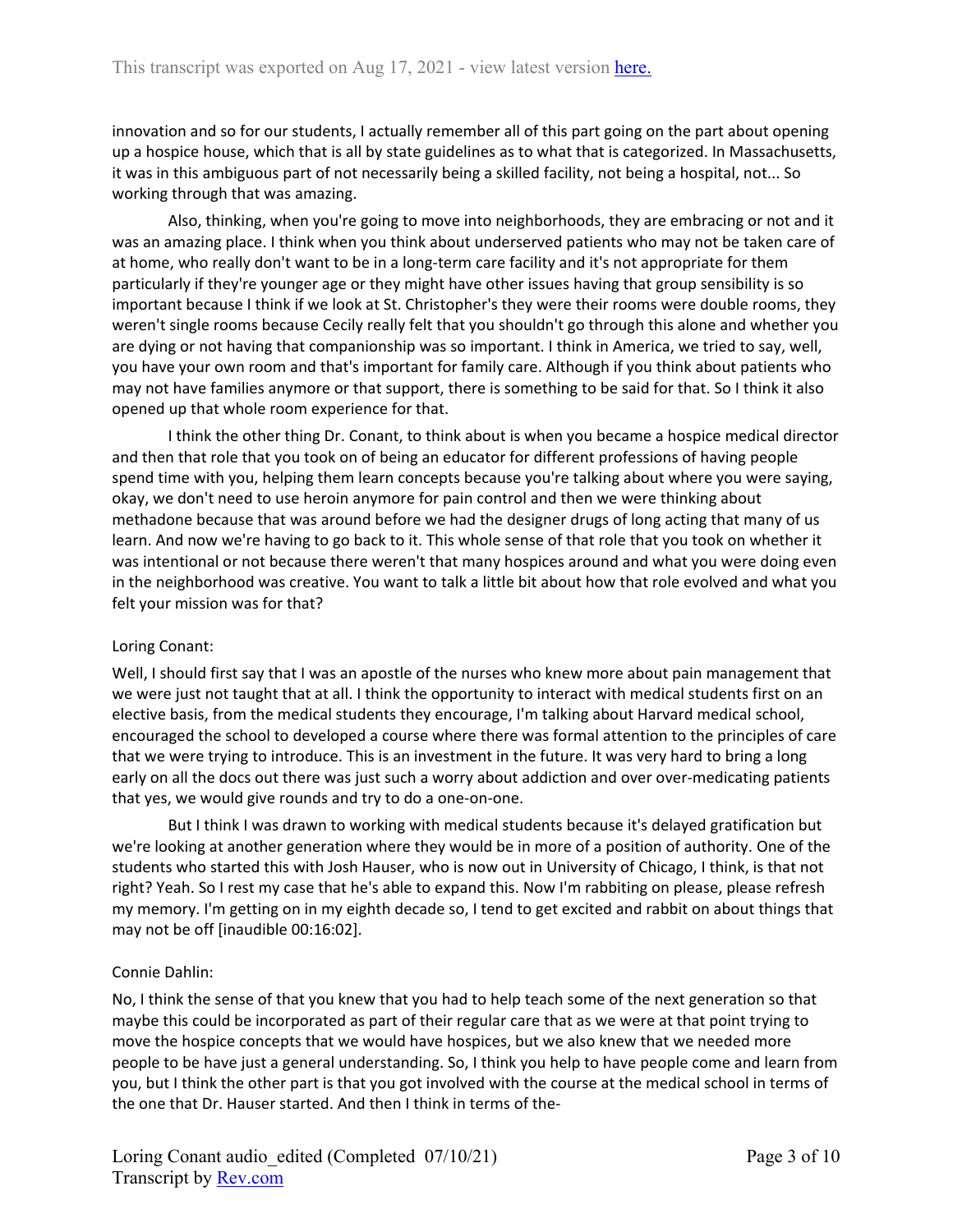### Loring Conant:

And Dr. Anne Hallward as well.

### Connie Dahlin:

Ann Hallward, that was a fascinating course because I think it was student driven of working with patients with serious illness, having these conversations, learning that they actually wanted to engage in these conversations.

## Loring Conant:

Excuse me, for interrupting, but it's a very important model of that course. And that is part of the "faculty" with patients and patients, families themselves. They were framed in that fashion. So again, the Dean back in 1965, your vocation is being teachers of physicians.

## Connie Dahlin:

No, I think that that was really important. And then I think that you ended up then being involved again, I mean, I can remember us co-teaching at the Tufts master's program in pain several lectures on that to have the pain people really understand these hospice concepts. And then you got involved with teaching through the palliative care education of course at Harvard, but then you also were doing some work because you had colleagues in Germany. I'm just wanting people to see this generative aspect that you started just with patient care and moved out to education locally, regionally, nationally, and internationally.

### Loring Conant:

One of the great moments of that collaboration in Munich, there was this wonderful young hospice medical director, her name is Dr. Claudia Bausewein. And you could just see that she was a potential leader. Well, fast forward in a few years, she became a professor of palliative medicine in the University of Munich System. That was particularly significant and a very male dominated hierarchical academic setting.

Connie Dahlin:

Not that that exists anymore.

Loring Conant: No more. [inaudible 00:19:02].

### Connie Dahlin:

When you think about we're career and where you had the most effect, what were some of the really seminal moments for you in your hospice and palliative care career?

### Loring Conant:

Well I mean, obviously, on a very personal level, the privilege of being present to patients and patients, families when they are undergoing a difficult journey and realizing that there is always something that one can do for that patient and the patient's family even when there's just a lot of complicated things going on. So, on a very personal level that stays with me particularly home visits. I think the opportunity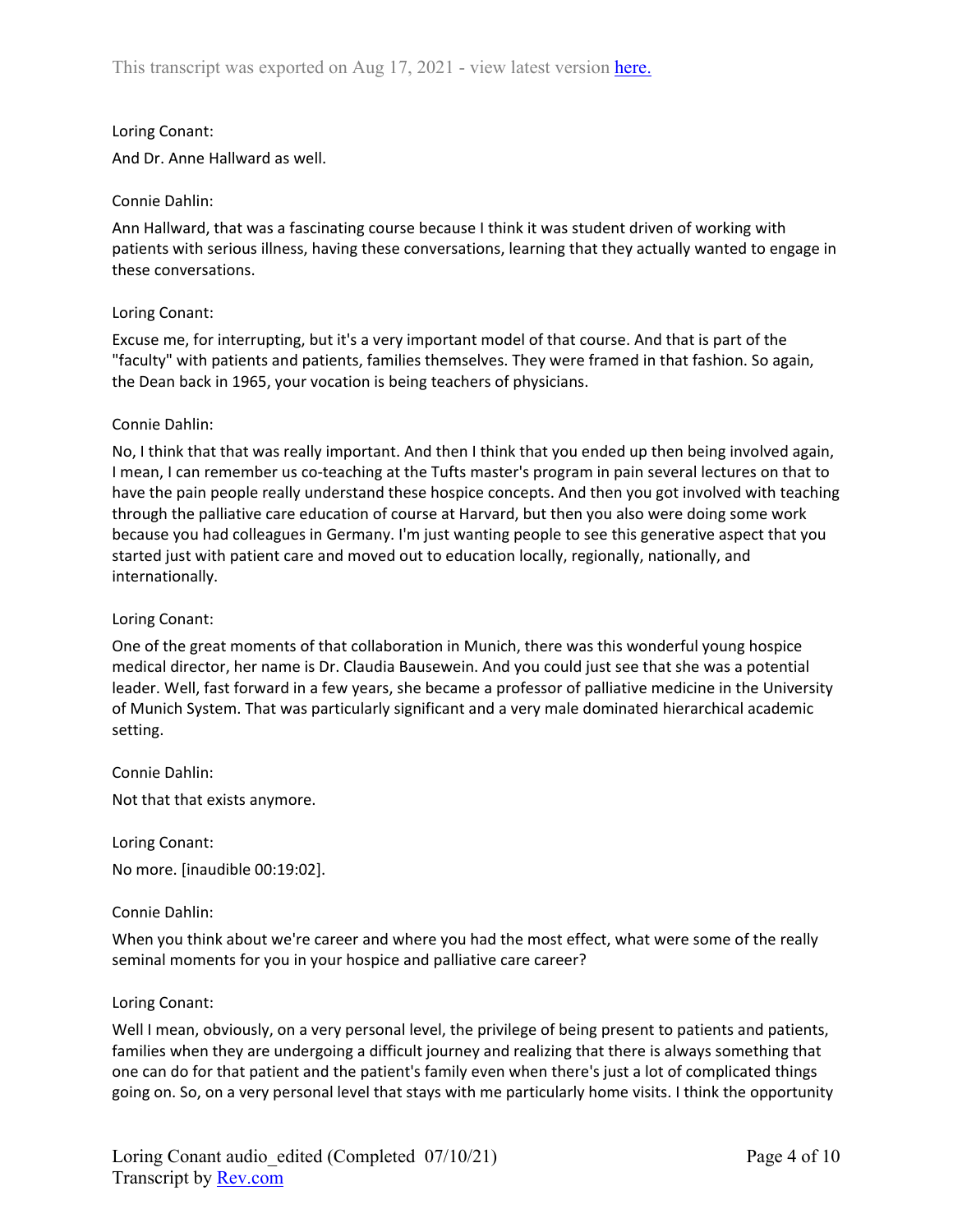to witness a multidisciplined approach to problem solving, what stays with me also is the student's interest in this. I've had the privilege of following one of their earliest Howard medical students who was her first year at Harvard medical school, she was part of our living with life-threatening illness course and she was assigned a pediatric case because her mother had just died about six months before and she wanted to focus more on the pediatric realm.

So, she took Nick who had advanced neck cancer to, he's seven years old, to the MFA and they talked about mummies and that just was so exciting for the patient and an example of how creative that individual is in understanding what might be helpful to a patient. Fast forward, she's now on the faculty at the Dana-Farber and doing research at on adult leukemia. So, interacting with students over the years is very fulfilling. I have not had the privilege of being a teacher for gosh now almost 10 years because I realized since I stopped seeing patients, I lost my authenticity in interacting with even a PCEP I thought that there's just so much you want to listen to somebody who is reminiscing in the past as I'm doing now

## Connie Dahlin:

Well, I think you bring up this whole point about, there's a couple of themes that you've talked about. One is this part of clinical approach. So, we know that some of our students will be clinicians and that feels a comfort zone for them. I think that you also offer this whole part about if we're going to be in that realm, we're also educating and we have to be being thoughtful and just in time education and using all the opportunities that we can. I think you're also speaking to this really important role that as leaders and if they're getting PhD, our students to you, you become leaders and you need to mentor others. And so that's part of that role in palliative care.

I think also Loring, what you have intimated but maybe haven't said directly is along the way, you were clear of what was going on in the environment and stepped in, in different ways to be involved, whether it was clinically, whether it was working I would say, at a local political level to get the hospice house approved and all of that, to then thinking about this longevity. So for our students who don't know what PCEP is, Palliative Care Education and development. It's been around for around 20 years and it's in the beginning, it was really taking people who were leaders and going to develop programs. Now it's grown a little bit more for people who are wanting to do particular focused initiatives.

So I think, you're part about being involved in leadership as leaders we help other leaders develop. So, I can see these discrete things that you have done over your career that you just thought was part of your career and took them on. I think that's the part of what we're trying to have our students understand that there may be different phases and that there's a lot besides clinical care that we get involved in that we don't even realize sometimes and sometimes we might feel like we don't quite have the expertise but then we have to learn about it and then we get involved in that way.

### Loring Conant:

Yeah. I think given the current context of what is happening in advances in therapeutics, I do remember that we used to say, I wish we would be able to have a referral early on in the terminal course of a patient rather than just one to two weeks before they're about to meet their maker. So, the late stage referrals I think is going to be even more problematic currently because let's face it, there's some remarkable advancements in therapeutics. There has to be boy, talk about the challenge for this new cadre, a creative way of looking at how you blend in more therapeutics that may sustain the individual without encroaching on their quality of life plus the economics are just overwhelming.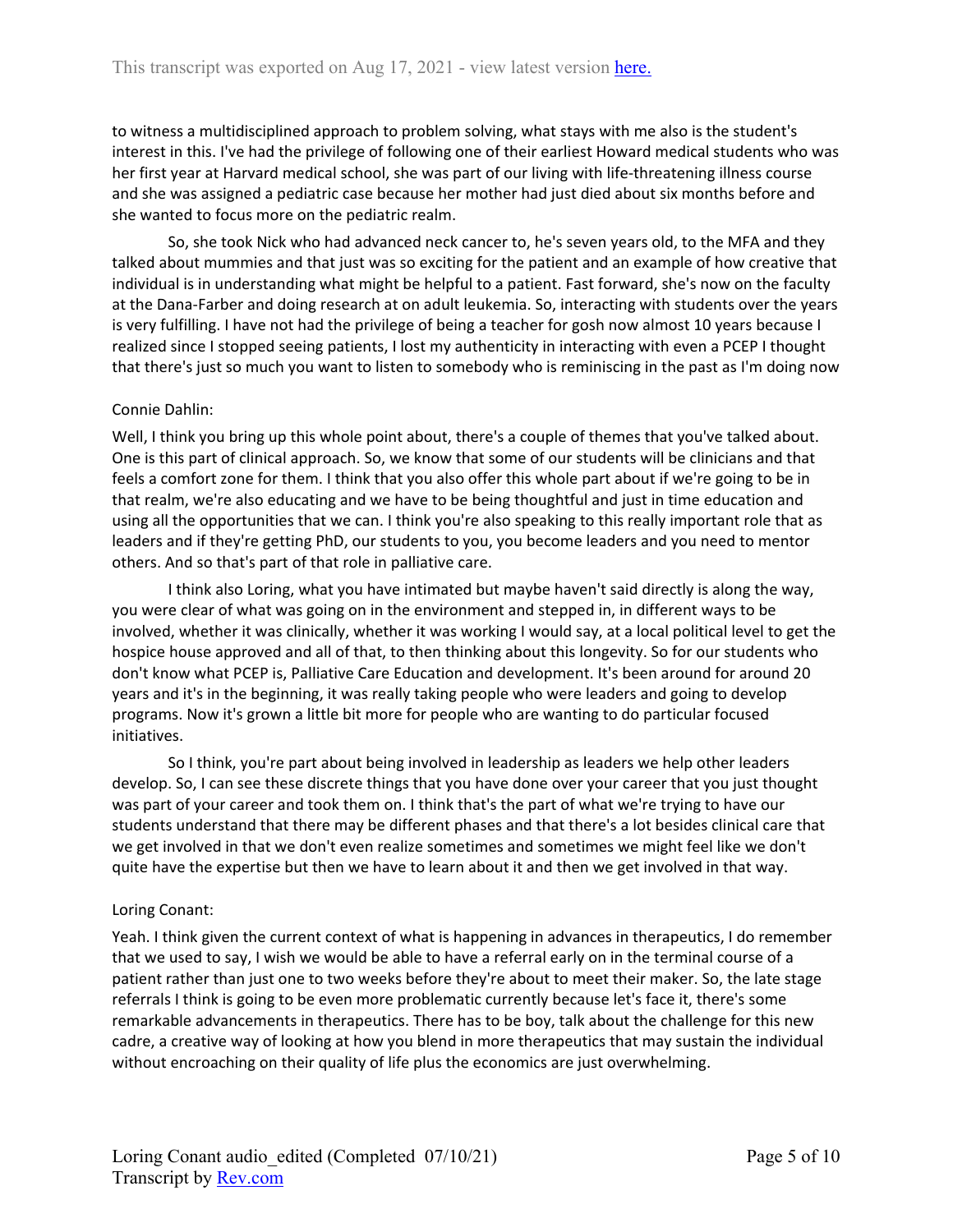So boy, talk about bringing together everybody from the oncology to the pharmaceutical company families, as well as clinicians who are caring for these patients. My fantasy is that every oncology fellowship should have a required at least one to two months rotation through a palliative the care team.

### Connie Dahlin:

I would think that, that actually is for everybody. I mean, I think about at the time, I didn't know how special it was, but when my first iteration as an oncology clinical nurse specialist, it was required that I do a hospice rotation. I think it was because of the people at the time were very forward thinking and new, particularly at that time because of our treatments that a lot of our patients were going to die. And so of course we should have a hospice rotation, but when I talked to least advanced practice nursing students, they don't have that because it's so focused on the therapeutics. So I think that that's an interesting proposition. Loring, I wonder if you ever worried that we weren't going to get off the ground enough, did you ever have any worries about the hospice movement?

## Loring Conant:

No. I really didn't. I knew it would take a long time but boy, look at how rapidly it became a Medicare benefit. I mean, everybody across the... I mean, even today, looking across the aisle where there's so much enmity on either side, I mean, this is a common denominator for everybody. So, if that was clearly a common area of agreement. My frustration was and I vividly remember our poor nurse coordinator being on the phone trying to get we were... Our small hospice program was dealing with 19 different insurance companies. And we're not that big. And she was spending so much time on that bloody phone talking to people who were really not equipped to understand exactly what we're doing and you wouldn't have any continuity of care. I was afraid I'd burst an aneurism over that.

So, we ended up looking at the cost benefit of spending so much time in the phone. Look, we'll try to raise money if they don't approve of what we want to do, maybe we can raise money and pay for that. But you're taking away patient time. I so resented having patient time being taken away by dealing with insurance companies. So, don't let me started on single payer system which greatly benefit hospice and palliative care profoundly. The equity, that's another issue that I'm really worried about for a future of palliative care and hospice care. There are so many uninsured people or under-insured and we're not touching a number of our Black Lives Matter now, this must be bubbling up and in your discipline now.

### Connie Dahlin:

Yeah. I mean, I think the issue you've brought up that, the insurance part, how do we get that? What's the consistency insurance. So that's a whole policy level. I think health equity, that's a whole... I don't think we focused on that solely before. I think that's going to need to be a sole focus within palliative care to think about that.

### Loring Conant:

It's presence have to be felt.

### Connie Dahlin:

Is there anything that you can say that has surprised you along the way, in terms of the development of palliative care that you did not expect, or that you were going [inaudible 00:31:09], I didn't see that cong.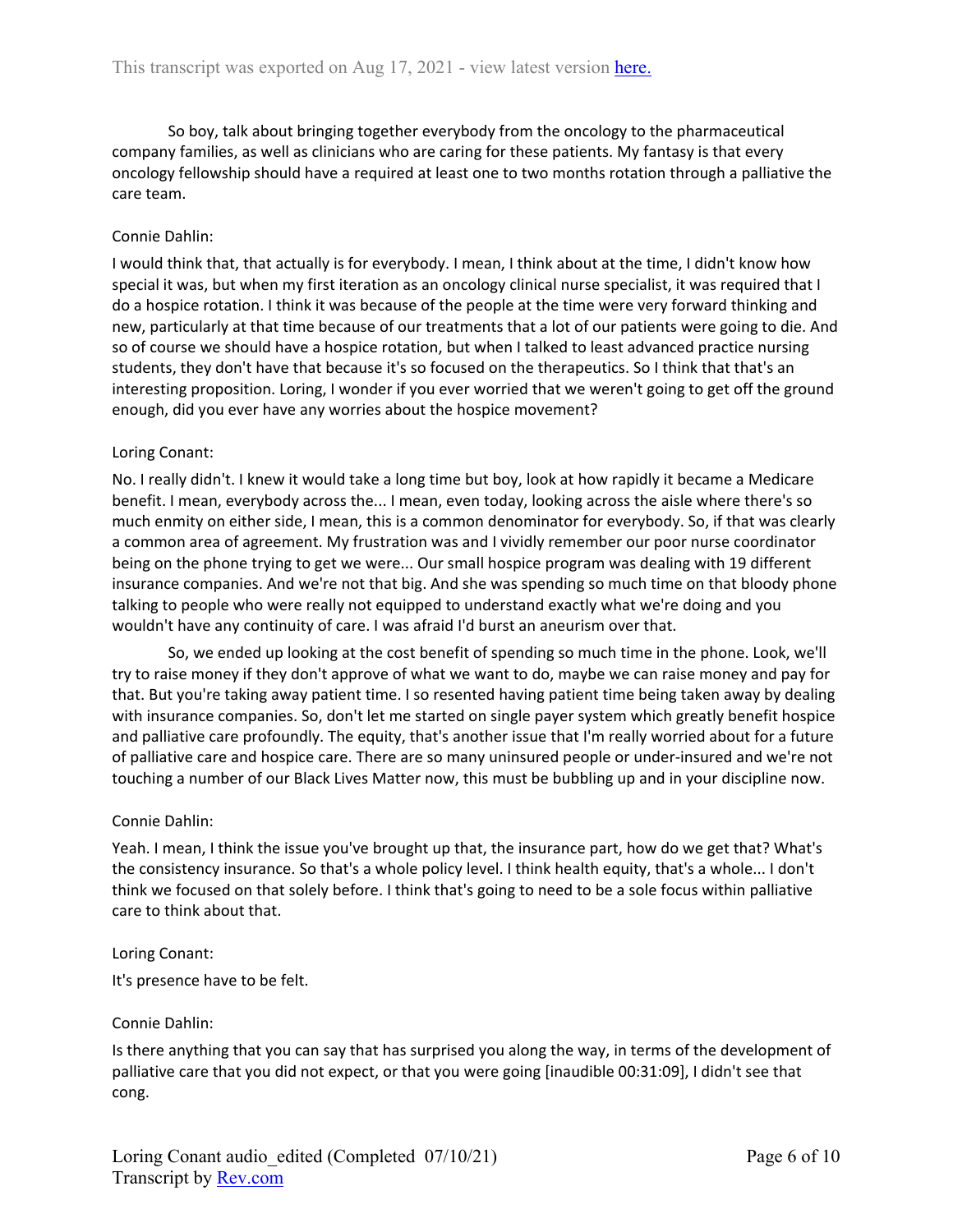# Loring Conant:

Maybe it's my cynicism but I was surprised that it did take a while but pallet and medicine became a sub-specialty. I thought it would take a little longer because it was always considered soft medicine but I was surprised at the scientific basis to it finally got through to, I guess it's called the American Board of Medical Specialties, I don't know what it was.

Connie Dahlin:

Yeah.

Loring Conant:

That is-

## Connie Dahlin:

Did you think that, that was helpful overall? I mean, because I know that before that, in terms of the American Academy of Hospice and Palliative Medicine, they had fellowships and they were letting people take the exam. And then once it got became a specialty then people, it was acquired that people had a fellowship. Was there anything about that?

## Loring Conant:

The reason I thought it was helpful, it was a further authentic authentication of this very important part of healthcare.

## Connie Dahlin:

So, you've mentioned, you're worried about health equity, you're still about insurance., you're worried a little bit about numbers. Are there other things that you're worried about for the future?

## Loring Conant:

Oh, Lord yes. I'm worried about the patient. Even though, I hate the word retired, I guess I'm reconfigured, but I'm no longer [inaudible 00:33:00], it's so hard to give up my license and but I'm constantly getting phone calls and emails from not former patients but friends who are just totally flummoxed about how you navigate our healthcare system. I actually don't think it's appropriate to call that a healthcare system, I think it's really a healthcare phenomenon. There's an institutional momentum that a patient gets caught into and it depends on what region of the country it is. Good Lord and the horror tales that I get from Florida where somebody comes into a hospital who is end of life. And they end up doing all sorts of procedures and... don't get me going.

So, there is that institutional momentum and the poor patient, remember that Time Magazine cover back in the '80s Who is in Charge here? I guess with General Haig was on the Time Magazine and who was in charge of the poor patient's care? It's medicine by cabinet. I just worry about and it's so mechanical now, at least what I hear from people, the human connection with patients is just being severely threatened. So, we need the principles of palliative medicine very much so. I hope you have sociologists who are part of your multidiscipline team because boy, we need them.

Connie Dahlin: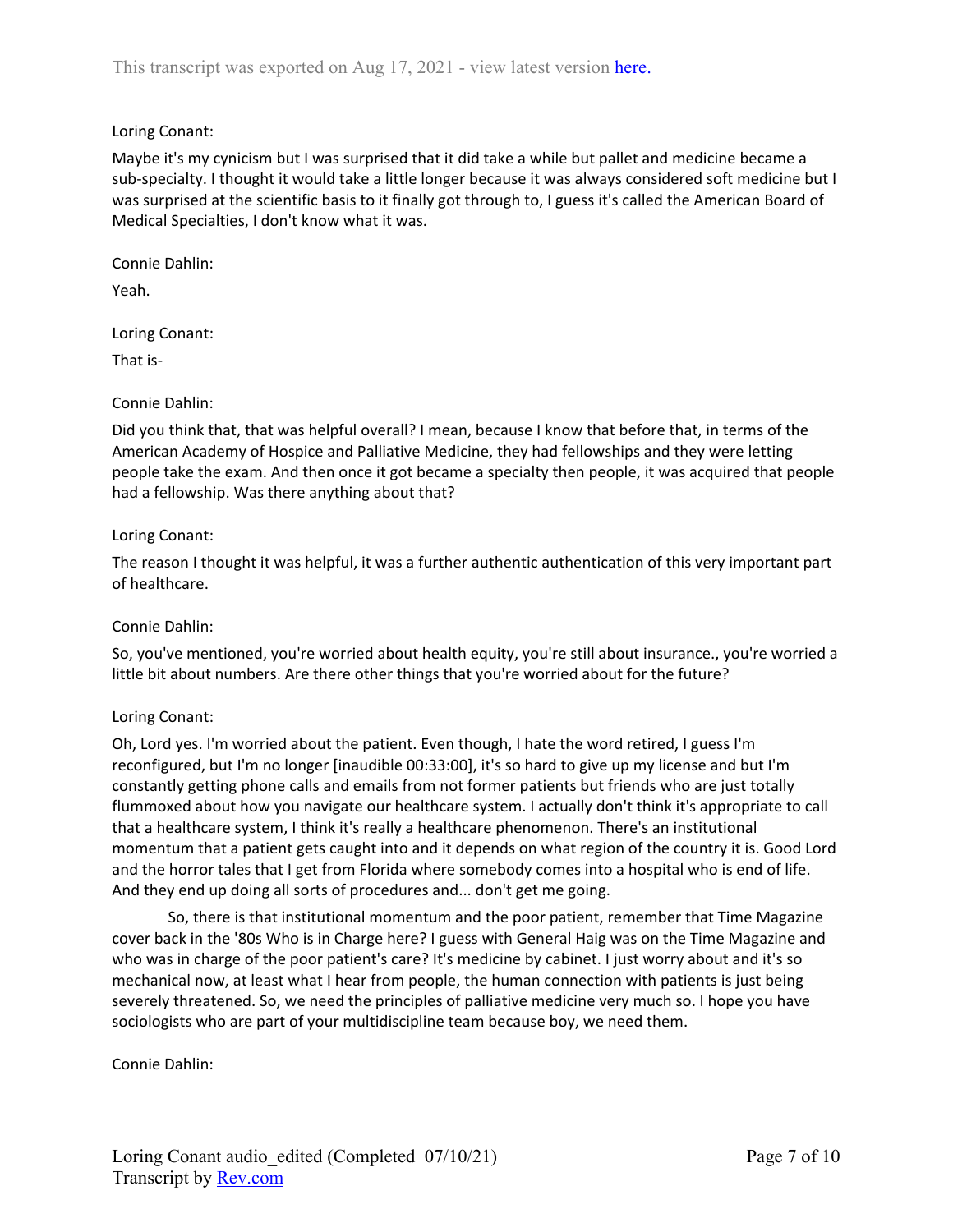I think you bring up, there's a lot of this part and I think with palliative care, we have been a high-touch, high in-person delivery, I think with COVID we have rapidly to translate to tele-health. I think palliative care people have been afraid of it and I think one of the things is we have to learn how to incorporate it. It can't be the be all, but I think when we think about access, we have to be able to incorporate it to promote access, but then thinking about making sure that people who may not have the resources financially or regionally have access to broadband or to smart devices and all that. So that's a whole thing.

I also think what you're speaking to is when we start developing these systems, we do need to think about the patient voice. We think about the family caregiver voice. I would suggest that we also have to think about the community in which they come from and push back from everything, being at the hospital to getting people back into their community and stopping them from having to enter this setting unless it's really necessary. So I think that's important. When you think about people going into hospice and palliative care, what are some of the other things that you would be advising them to think about or to consider as they embark upon a career in hospice and palliative care?

## Loring Conant:

Connie, at what point are we having the conversation with these individuals?

## Connie Dahlin:

They're going to start listening to them. They will have access to them as soon as they enter the program. So in the first semester, so this is the beginning part and they're starting to formulate their career and their pathway.

Loring Conant: Now, who is they?

Connie Dahlin: The PhD students.

Loring Conant:

Oh, PhD students.

## Dr. Lynn McPherson:

Well, let me tell you the learning outcomes of the PhD program. Starting a PhD is a research degree, this is indisputable, but I'm really greedy. I also want them to have a keen understanding of the birth and the development evolution of what and what the future holds for hospice and palliative care. I want them to be amazing leaders. I want them to be advocates for palliative care in the profession and in the community. I also want them to be amazing teachers, so I'm really greedy. I see these people working in academia, I see them being as the leader of a large palliative care center and an academic medical institution, maybe working for a research center, perhaps working for a granting foundation.

So, what Connie is trying to say is, for these people who will be the leaders of hospice and palliative care for the next 20, 30, 40 years, what advice do you have for them?

Loring Conant: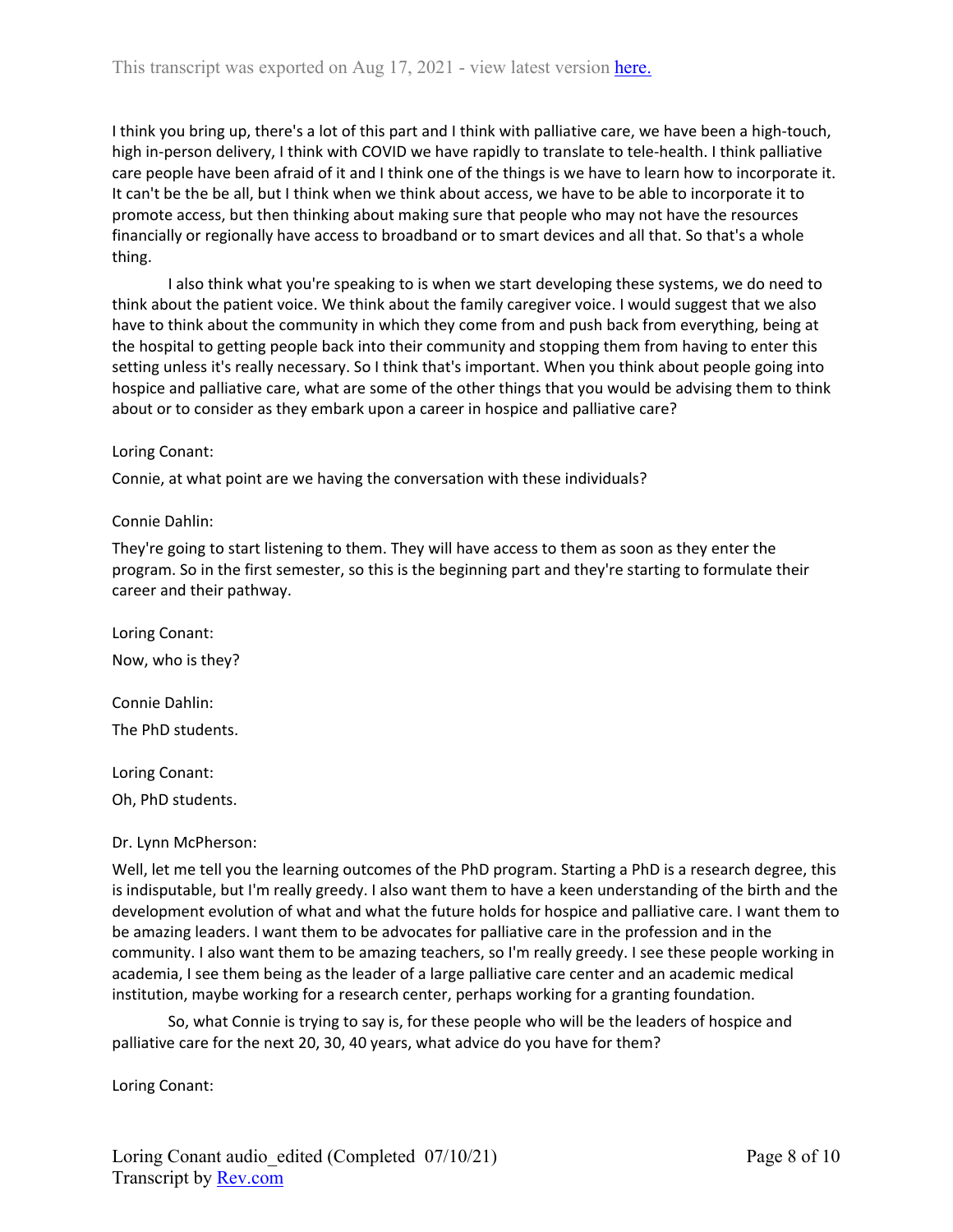Well, the most generic advice is, make sure that there's always a human connection with the ultimate goal of their energy, which is the patient. And to always keep in their fore brain, maybe that they can each develop a reference point, oh yeah, my grandmother or my grandfather keep that as a template for how they would like for an optimum outcome for a patient to be cared for. This is not a criticism but this is just a logical result of an academic process, we get so excited about some of the details of the economics or the organization that we lose the human context of what we're ultimately working with.

# Dr. Lynn McPherson:

When we spoke with Dr. [Coralis 00:40:06], she made the point that we see the mounting death toll from COVID and we've almost become immune because the number is so large that we have to remember that every one of those people was somebody's family member that people love them and they love people. And it's so easy to lose sight on when you're looking at 600,000, for example. Huge.

# Connie Dahlin:

I think for our students to remember, we come into this role with a "professional" role, be it a clinician, be it an administrator, be it a policy person, but we also will be patients too. I think one of the things that I stretched myself to do is, when I'm having health encounters to see what that experience is like as a patient. So for instance, I'll be asked to participate in a study and I will do that. And I'll be like, okay, this is interesting for me to notice from a patient perspective, what did I like and what did I not like. How do people greet me? I'm not one of those people who likes to be called honey and dearie right upon that. I find that little condescending until they've checked it out with me or I'm recently having to have an annual screening mammogram and man, I had the best tech. She said, "This is what's going to happen, I'm going to do this. Here's the positions, let me know." That was so professional and excellent.

I walked out of it saying, that was a great experience because even though I knew a lot being a clinician and I wrote my master's thesis on decision-making in breast cancer, knowing a lot about this, I thought, okay, I can see patients to being good with that, but you walk into some places and from... I try to get people to think about the experience of people trying to make an appointment when they get, I have to call five or six times, or now you have to press zero to talk to somebody. I mean, okay, then we are entering into the space, be it a clinic, be it somebody who's going to come to their home, be in a long-term care setting, who's greets them, how do they get told where to go? What happens when we walk into the room as clinician to tell patients who we are, what we're going to do?

Lynn's heard me say this, I've been working in the hospital and I recently had two older patients who not only had dementia but spoke another language and so we couldn't use an interpreter. They couldn't use the online because they couldn't even connect in their language. The interpreter is saying, "I have no idea." So now we've taken this person out of whatever environment that they were comfortable with, to the extent they could be because it wasn't their home anymore. Brought them to a new one. We can't communicate them. We're doing all these things to them and plus they're being interrupted all the time. I thought, oh my goodness, this is just horrible.

And then their families couldn't come in and visit, that just did not feel good. So, thinking about if it were me, my loved one, how would I be wanting to make a change? But then when people are discharged and Loring, you might've experienced this where we're looking at a discharge and we're thinking this is set up to fail. And we as a palliative care person step in, and then the team, oh my goodness, they are so angry with us because how dare you, we had this set. And like, "You may have had this set." But I'm trying to look at, let's do the discharge once and have it succeed to the extent that it can and get the right fit. And then the people get home and we haven't told them how to get scripts.